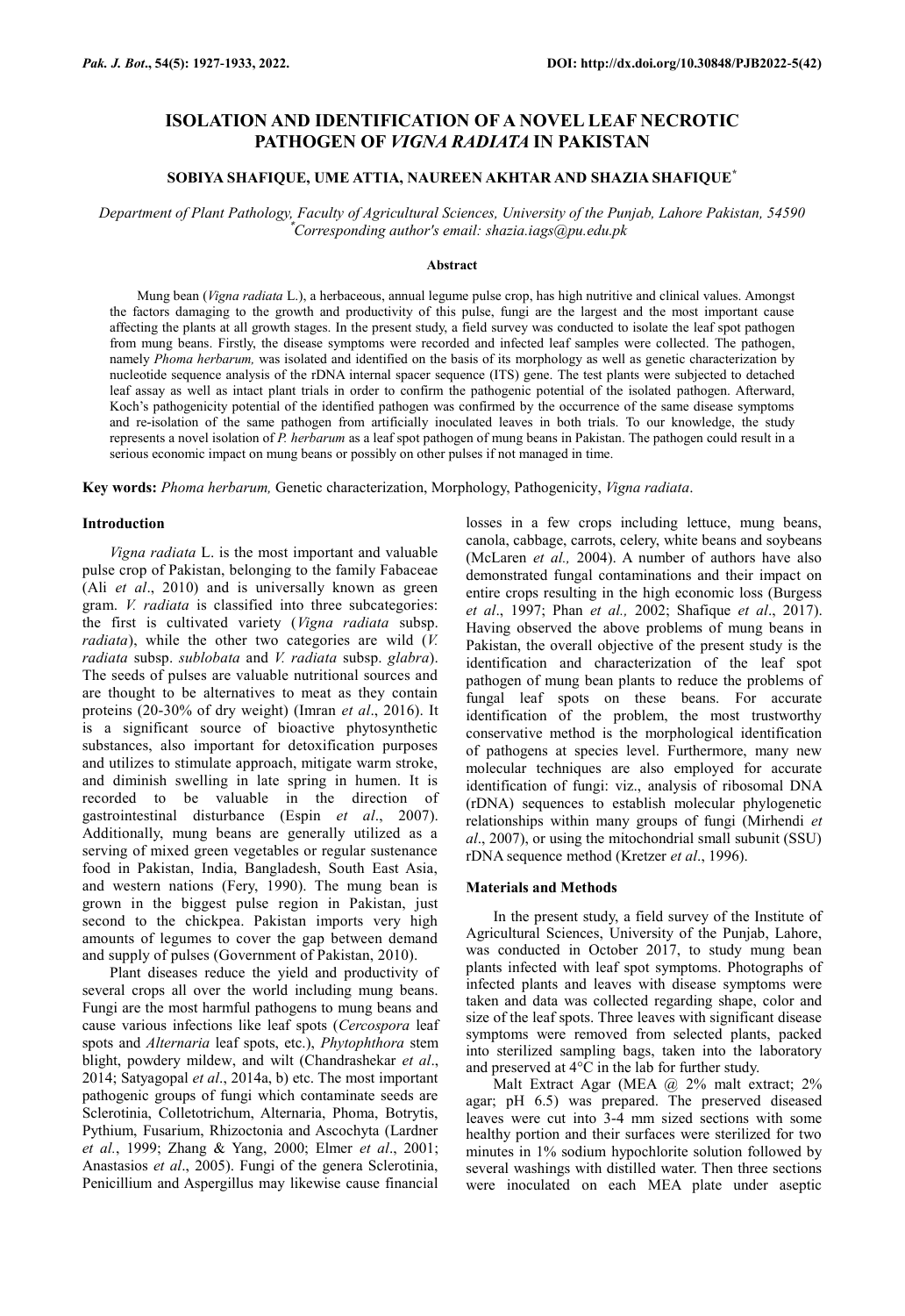conditions and incubated at  $25 \pm 3$ °C for 3 to 5 days. The Petri plates were monitored regularly for radiating mycelial growth from the edges of the infected sections. The pathogen was then transferred onto freshly prepared MEA plates under aseptic conditions to purify the culture, and incubated at  $25 \pm 3$ °C for five to seven days in an incubator. The purified culture was stored at 4°C.

To identify the isolated fungal pathogen two methods were used. The first was a microscopic characterization of the morphology and the second was a genetic level nucleotide sequence analysis using a primer of Internal Transcribed Spacer (ITS) sequence of rDNA. The sevenday-old fungal culture was used to study the morphological characteristics of the pathogen under the stereoscope for macroscopic study while the microscopic characteristics were studied with the help of a microscope. The macroscopic study of the fungus colony revealed the colony color, diameter (cm), and mycelium texture. The observed microscopic characteristics were: the color and shape of the conidia, the attachment of the conidia to the conidiophores either in chain form or clusters, the attachment of the conidiophores to the mycelium, mycelium color and size, and whether septate or aseptate, and the texture of the mycelium wall. The nucleon reagent method was used to isolate the fungal genomic DNA of the fungus isolated from the infected leaves of the mung bean. The Purified plates of 7 day old culture were taken and liquid nitrogen was used to crush the fungal mass. Then, 2 mL of nucleon reagent (120 mM EDTA, 400 mM Tris,(Ph 8), 150 mM NaCl and 1% SDS) and 0.5µL (10mg/mL) of RNAase An enzyme were added to 15 mL falcon tubes and incubated in a water bath for 30 minutes at 37°C. Then 500 µL sodium perchlorate was added and mixed well, followed by the addition of 2mL chloroform. This was again mixed and centrifuged at 4000 rpm for10 minutes. The supernatant containing DNA was isolated and 2 mL of ice cold 96% ethanol was added to it and centrifugation was carried out at 7000 rpm for 5-10 minutes. The supernatant was discarded and the DNA pallet was collected and washed by the addition of 1 mL of 70% ethanol and suspended in 50 µL TE buffer (0.1 mM EDTA, 10mM Tris, Ph 8). A gel electrophoresis was performed to check the quality of the extracted fungal genomic DNA using 1% Agarose gel. To determine the sequence of the extracted DNA, a set of primers ITS1 (5'- TCC GTA GGT GAA CCT GCG G-3') / ITS4 (5'-TCC TCC GCT TAT TGA TAT GC-3') was used along with *Taq* polymerase and an appropriate buffer. Commercially available 2X Amp Master TM *Taq* polymerase (GeneAll Biotechnology Co, Ltd) was used for the amplification using a total volume of 30µL consisting of 2X Amp Master <sup>TM</sup> Taq 15µL; 8µL deionized water and 5µL extracted DNA sample, forward primer 1µL, reverse primer 1µL and 10-50ng DNA. Then a gel electrophoresis was carried out on 0.8% Agarose gel to determine the size of the PCR product. A single compact band of genomic DNA was visible on the agarose gel. Gene products of the correct size were sent for nucleotide sequencing. The DNA sequencing results were analysed by a Basic Local Alignment Search Tool (BLAST) to find out the exact sequence of the nucleotides of the specific fungal species, leading to the identification of the specific fungal species based on nucleotide homology with corresponding strains in the GenBank database.

Detached leaf method is a significant tool to study the pathogenic potential of the isolated pathogen. To determine the Koch's Pathogenicity postulates of the isolated strain, sterilized Petri plates were lined with two filter papers in each Petri plate and moistened with 2 mL distilled water. Fresh healthy leaves were detached near the petiole end from the mung bean plants, washed thoroughly, dried and placed into Petri plates on a filter paper surface in such a way that each leaf base touched the moisturized filter paper. Spore suspension (2 mL)  $\omega$  5 x 10<sup>5</sup> spores/mL was spread on the leaf surface in each Petri plate while one set of plates was selected as the control and sprayed with water, and incubated at  $25 \pm 3$ °C. The plates were monitored on a daily basis to observe the appearance of possible disease symptoms and photographs were taken at each stage of spot formation to compare these results with the original disease symptoms. A disease rating scale was designed, to determine the disease severity. *In vivo*, a pathogenicity test was conducted using pot trials. The field soil was sterilized by fumigation followed by sterilization in a hot air oven at 45°C for 24 hrs. Four (4) pots were taken and filled with 120gm soil in each pot. Three (3) seeds were sown in each pot and watered. Sprouting started within a couple of days and a 1-fingerlength (3cm)-sized seedling was visible four days after sowing. Then 5mL of fungal spore suspension  $(5 \times 10^5$ spores/mL) was sprayed on each replicate plant's aerial parts and near the base tip of the stem, and covered with bags to establish the inoculum on the plants. The pots were kept in the light with 16 h photoperiod and 40% humidity at a temperature range of 28-35°C and watered when needed. Regular monitoring was done to determine the disease pattern of the pathogens. The control plants were sprayed at the same times with the same amount of distilled water.

### **Results**

During the field survey, approximately 100 plants were observed and about 50-60% of these were found to be affected with leaf spot disease covering approximately 40-50% of the leaf area (Fig. 1). On these leaves, circular brown spots appeared, becoming large irregular yellowish-brown shiny spots (1-2 mm) which later on converted to dark brown lesions.

The morphological analysis revealed that the fungal colony with pinkish white color was a purified pathogen of mung bean leaf spot disease. Within seven days, the colony was found to be growing rapidly with 5.2 cm average diameter. The colony texture was powdery to velvety, and the mycelia were submerged into the medium. From the front, the color was initially white, which then turned to grey with an occasional tint of pink. From the reverse side, the colony color was dark brown to black. Brown diffusible pigments were also readily visible on the reverse side (Fig. II A-B). Under the microscope hyaline to brown septate hyphae were seen. Spores were thick walled, multicellular, dark brown in color, 20-70µm in diameter and intermycelial. Chains of brown globose to elongated chlamydospores were present. The conidia were hyaline, unicellular and very small in size (1µm), and ovoid in shape with a bead-like chain appearance. Also in the culture, large numbers of pycnidia were produced that were dark brown in color and of varied sizes. The pycnidia were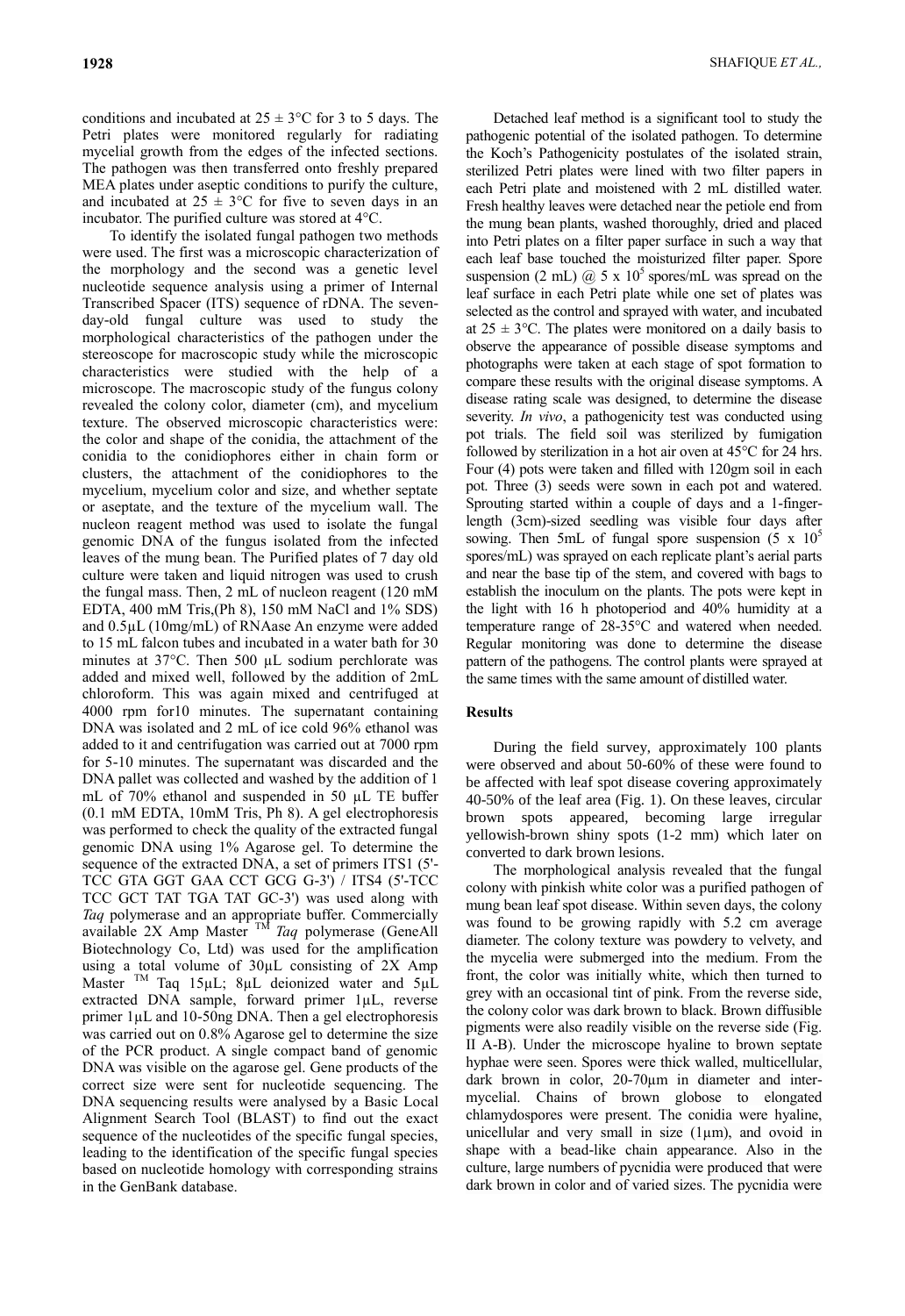regularly globose or sub globose in shape and without any ostiole (Fig. 2, C-F). These observed characteristics were used to distinguish the fungal pathogen by comparing it with authenticated taxonomic literature. Based on the studied features, *Phoma herbarum* was identified as the causal organism of leaf spot in mung beans. A purified culture of this pathogen was deposited into the First Fungal Culture Bank of Pakistan under the accession number FCBP-MF-1539.

The genetic characterization of the identified species was carried out by sequence analysis of the ITS region by nucleotide BLAST analysis. The consensus primers ITS1 forward and ITS4 reverse successfully amplified the DNA fragment of approximately 650 bp and the total genomic DNA as a template. A BLAST analysis of the ITS region nucleotides from the present study revealed 99% homology of *P. herbarum* with many strains of *P. herbarum* in the

GenBank. These include *P. herbarum* strain VB8 (Sequence ID: JQ754707) shown in (Fig. 3), XGC-31 (Sequence ID: KY849800), GX8-2 (Sequence ID: KU324835) and JL-14 (Sequence ID: JX867221). This nucleotide sequence was deposited into the Genbank under accession number MT367635. The evolutionary history based on the ITS region of the rDNA was inferred by the Maximum Likelihood method (Fig. 4) based on the Tamura-Nei model (Tamura & Nei, 1993). The percentage of plants in which the associated taxa clustered together is shown next to the branches. The analysis involved 11 nucleotide sequences from different species of the genus *Phoma*. All positions containing gaps and missing data were eliminated. There were a total of 439 positions in the final dataset. Evolutionary analyses conducted in MEGA6 phylogenetic trees placed our strain close to other *P. herbarum* strains in the GenBank hence confirming its identity.



Fig. 1. (A) Field view of infected mung bean leaves (B) Leaf spot from the front side (C) From the reverse side.



Fig. 2. *Phoma herbarum* (A) Front side of colony (B) Reverse side of colony (C) Arranged chains of Chlamydospores (D) Chlamydospores under higher microscope magnification (E) Spore at 100X microscope magnification (F) Pycnidia.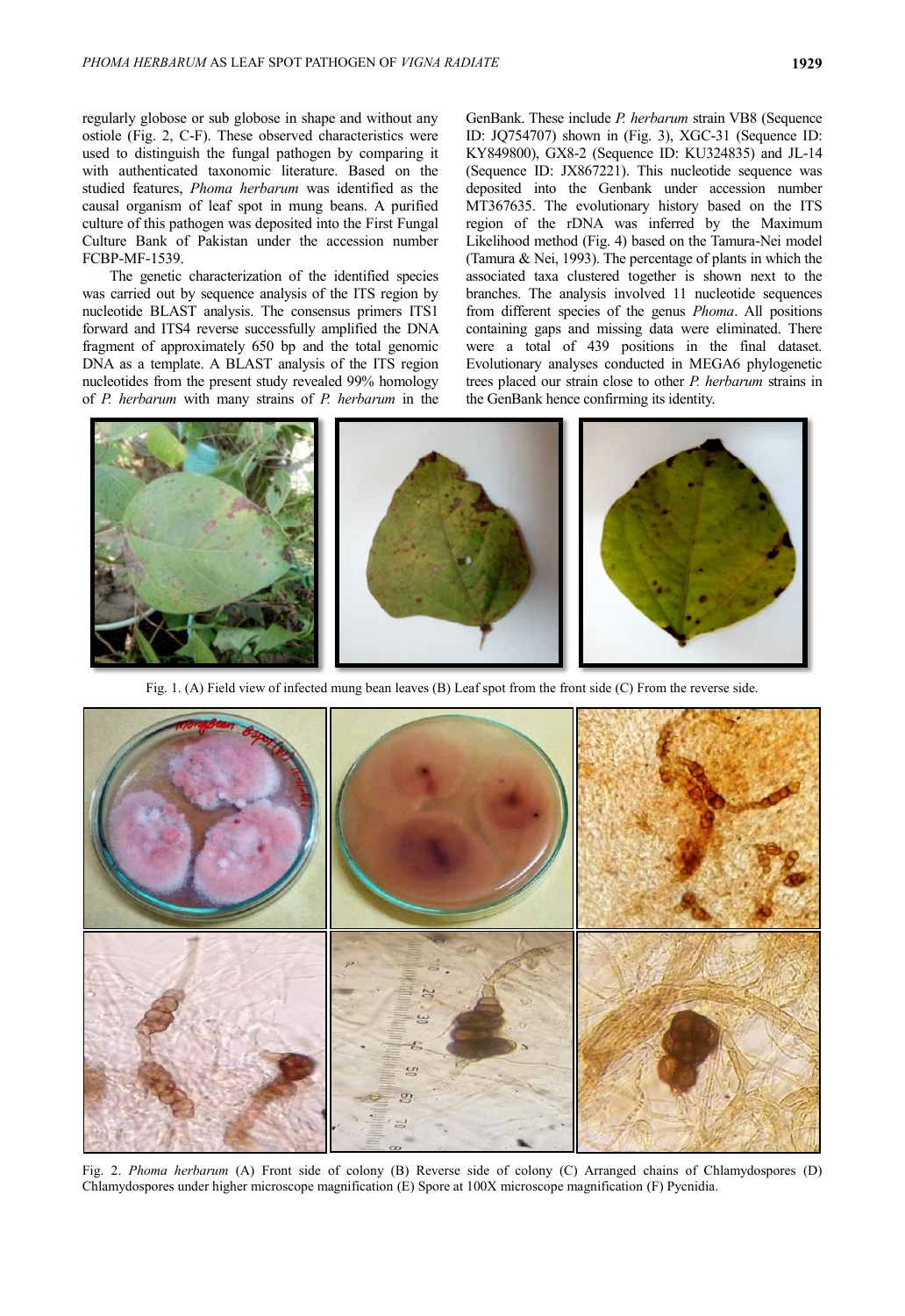| Ph Mb | $\mathbf 1$ | GGGGCTTC-TGAGTGTACGCTTTGCCTGCTATCTCTTACCCATGTCTTTTGAGTACCTTA | 59  |
|-------|-------------|--------------------------------------------------------------|-----|
| VB8   | 1           | GGGGCTTCCTGAGTGTAGGCTTTGCCTGCTATCTCTTACCCATGTCTTTTGAGTACCTTA | 60  |
| Ph Mb | 60          | CGTTTCCTCGGTGGGTTCGCCCACCGATTGGACAAATTTAAACCCTTTGCAGTTGAAATC | 119 |
| VB8   | 61          | CGTTTCCTCGGTGGGTTCGCCCACCGATTGGACAAATTTAAACCCTTTGCAGTTGAAATC | 120 |
| Ph Mb | 120         | AGCGTCTGAAAAAACTTAATAGTTACAACTTTCAACAACGGATCTCTTGGTTCTGGCATC | 179 |
| VB8   | 121         | AGCGTCTGAAAAAACTTAATAGTTACAACTTTCAACAACGGATCTCTTGGTTCTGGCATC | 180 |
| Ph Mb | 180         | GATGAAGAACGCAGCGAAATGCGATAAGTAGTGTGAATTGCAGAATTCAGTGAATCATCG | 239 |
| VB8   | 181         | GATGAAGAACGCAGCGAAATGCGATAAGTAGTGTGAATTGCAGAATTCAGTGAATCATCG | 240 |
| Ph Mb | 240         | AATCTTTGAACGCACATTGCGCCCCTTGGTATTCCATGGGGCATGCCTGTTCGAGCGTCA | 299 |
| VB8   | 241         | AATCTTTGAACGCACATTGCGCCCCTTGGTATTCCATGGGGCATGCCTGTTCGAGCGTCA | 300 |
| Ph Mb | 300         | TTTGTACCTTCAAGCTCTGCTTGGTGTTGGGTGTTTGTCTCCTGTAGACTCGCCTCAAAA | 359 |
| VB8   | 301         | TTTGTACCTTCAAGCTCTGCTTGGTGTTGGGTGTTTGTCTCCTGTAGACTCGCCTTAAAA | 360 |
| Ph Mb | 360         | CAATTGGCAGCCGGCGTATTGATTTCGGAGCGCAGTACATCTCGCGCTTTGCACTCATAA | 419 |
| VB8   | 361         | CAATTGGCAGCCGGCGTATTGATTTCGGAGCGCAGTACATCTCGCGCTTTGCACTCATAA | 420 |
| Ph Mb | 420         | CGACGACATCCAAAAGTACATTTTTACACTCTTGACCTCGGATCAGGTAGGGATACCCGC | 479 |
| VB8   | 421         | CGACGACATCCAAAAGTACATTGTTACACTCTTGACCTCGGATCAGGTAGGGATACCCGC | 480 |
| Ph Mb | 480         | TGAACTTAAGCATATCAAT-AGCCGGAGGAAA<br>510                      |     |
| VB8   | 481         | TGAACTTAAGCATATCAATAAGCCGGAGGAAA<br>512                      |     |

Fig. 3. Nucleotide sequence alignment of ITS region of rDNA of *[Phoma](https://www.ncbi.nlm.nih.gov/pmc/articles/PMC3969233/) herbarum* isolated from mung beans (Ph Mb) and strain VB8 (Sequence ID: JQ754707). The two sequences are 99% similar.



# 0.05

Fig. 4. Molecular Phylogenetic analysis of different species of *Phoma* based on sequences of the Internal Transcribed Spacer region of rDNA (ITS). The initial tree(s) for the heuristic search were obtained automatically by applying the Neighbour-Join and BioNJ algorithms to a matrix of pairwise distances estimated using the Maximum Composite Likelihood (MCL) approach, then selecting the topology with a superior log likelihood value. The tree is drawn to scale, with branch lengths measured in the number of substitutions per site.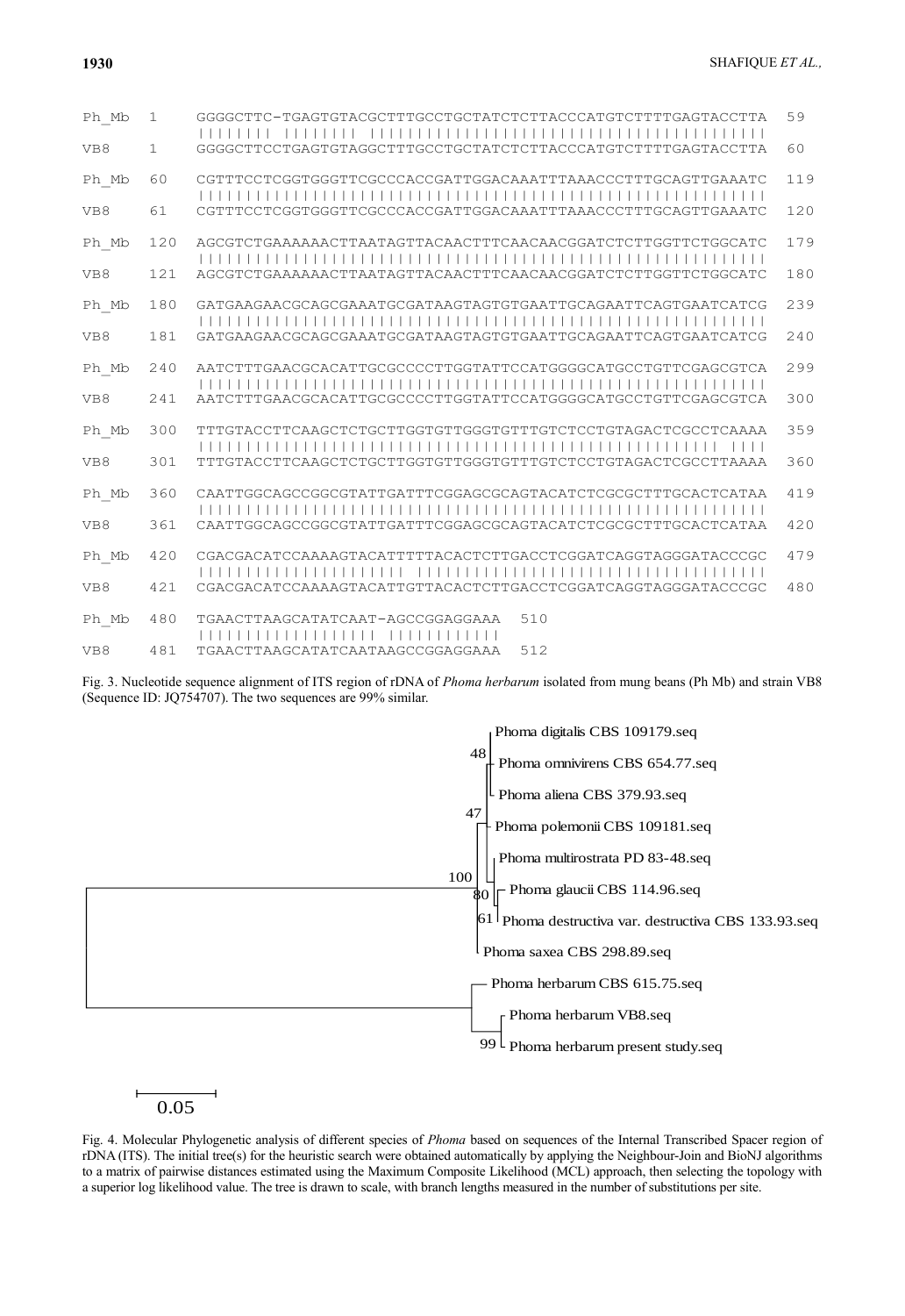The detached leaf method was performed to confirm Koch's Pathogenicity postulates of the isolated strain. Disease symptoms started to appear twenty-four hours after inoculation on the leaves in the Petri plates and these symptoms were found to be affected. The pathogenic infection symptoms observed were leaf spots and lesions (Fig. 5). The infection symptoms observed on the leaves were, firstly, yellow and then small circular brown spots. These small spots became larger and irregular shiny spots (1- 2 mm) and later dark brown lesions followed by necrosis. After six days of inoculation, the *P. herbarum* showed approximately 15% infection symptoms. However, after 15 days about 95% of the leaf area was found to be infected. The disease progression curve was designed to assess the level of infection (Fig. 6). The curve indicated that the pathogen *P. herbarum* was a virulent disease-causing organism in mung beans, as it provoked severe disease symptoms in the host plants hence this pathogen was used for subsequent lab experimentation.

In the *In vivo* trials three to four days after the inoculation to the plants, the infection symptoms started to appear. The pathogen showed distinct symptoms on the mung bean plants. Foliar symptoms were observed as the yellowing of leaves followed by small brown spots and angular chlorotic spotting. In the later stages, complete necrosis of leaves was observed. Data analysis of the pot trials showed that the pathogen demonstrated drastic disease severity in the host plants, which became 100% after 15 days (Fig. 7). The pathogen was re-isolated from the leaves exhibiting symptoms and the cultures obtained were compared with the original pathogen to confirm the identity of the pathogen to complete Koch's Postulates.



Fig. 5. Symptom development caused by *P. herbarum*.



Fig. 6. Disease progression curve of *P. herbarum* on mung beans by detached leaf assay. Fig. 7. Disease severity of *P. herbarum* in mung bean plants.

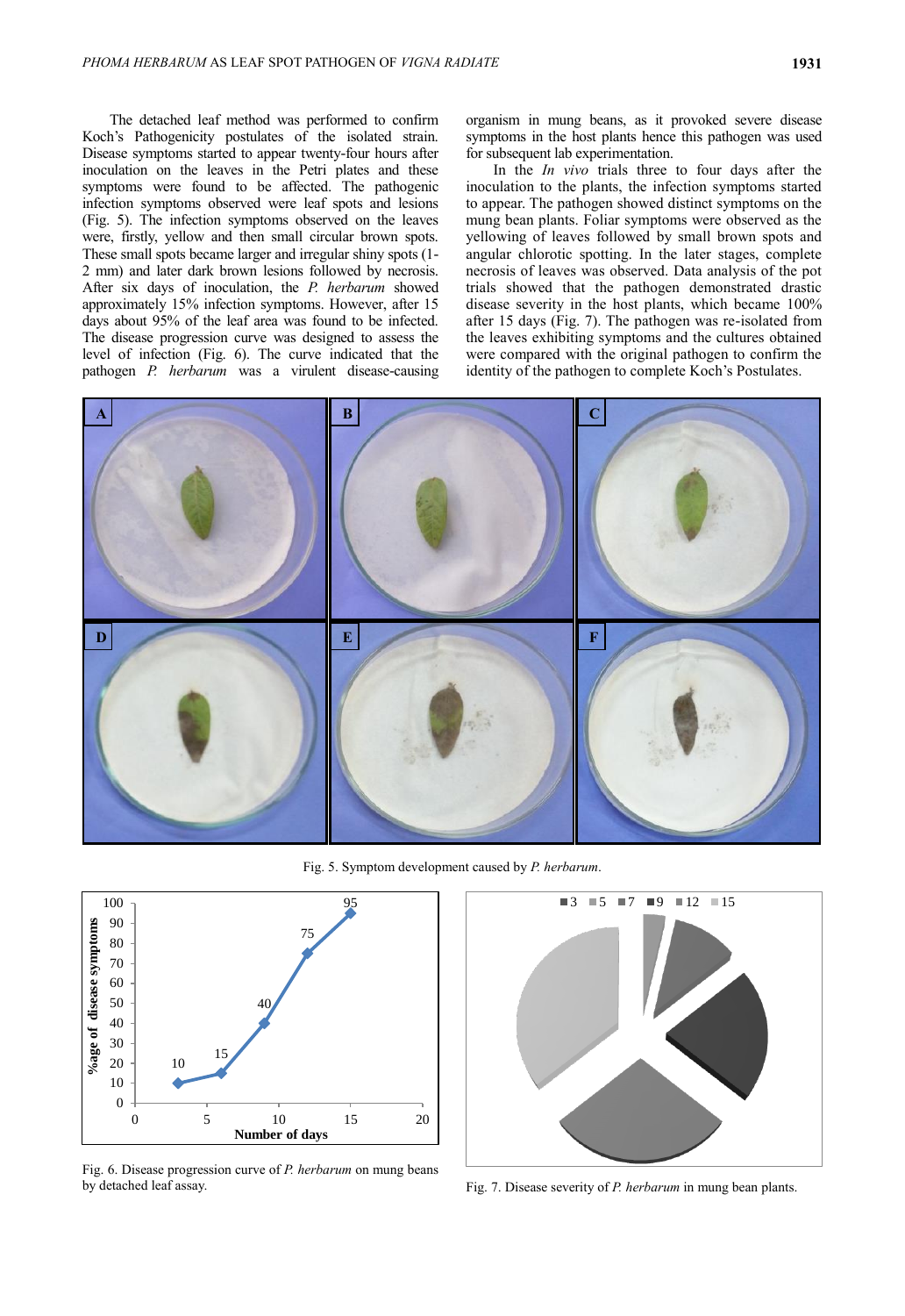#### **Discussion**

The mung bean is a crucial, important and wide-spread, annual legume crop in Pakistan and mostly cultivated by traditional farmers. It has high nutritive and clinical values (Espin *et al*., 2007). Plant diseases reduce the yield and productivity of several crops all over the world including mung bean. Amongst the pressures of a number of diseases on mung beans, leaf spot disease is the most devastating and is induced by numerous fungi including *Alternaria, Phoma* and *Drechslera* etc (Chung, 2012; Chandrashekar *et al*., 2014). A number of modified techniques are practised to manage these fungi. However, for the management of fungal diseases, the precise identification of the causal agent is essential. For accurate identification the most trustworthy conservative method is the morphological identification of pathogens at species level (Shova *et al*., 2020). Furthermore, many new molecular techniques are also employed for accurate identification of fungi: viz., analysis of ribosomal DNA (rDNA) sequences to establish molecular phylogenetic relationships within many groups of fungi (Mirhendi *et al*., 2007) or the mitochondrial small subunit (SSU) rDNA sequence method (Kretzer *et al*., 1996). In the present study, *Phoma herbarum* (FCBP-MF-1539) was isolated as the leaf spot pathogen of the mung bean plants and further identified by means of macroscopic and microscopic study for morphological characterization as well as genetic analysis from the nucleotide sequencing of the amplified ITS1 and ITS4 primers. On the basis of the morphological characteristics followed by identification using an rDNA spacer sequence, *Phoma herbarum* was confirmed as the causal agents of leaf spot in these mung bean plants. In the contemporary lines, *Phoma herbarum* was isolated and identified in Pakistan from the necrotic areas of the leaves of *Cycas revoluta* on the basis of morphological characteristics followed by sequencing of the ITS region of its rDNA (Nayab & Akhtar, 2016). In another study, *Cladosporium cladosporioides* was identified as a leaf-spot-causing pathogen of *Solanum melongena* on the basis of a complete description of the macro- and microscopic characteristics, followed by identification using an rDNA spacer sequence of the amplified ITS1-5.8S-ITS4 region of the rDNA (Shafique *et al*., 2019).

After identification of the pathogenic fungi, later in the present study the pathogenic potential of *P. herbarum* was estimated by applying Koch's postulates using the detached leaf method and pot trials. The pathogen induced the most characteristic symptoms, such as the yellowing of leaves and dark brown spots on the leaves of the mung bean plants. The pathogen *P. herbarum* proved very potent and portrayed a sharp progressive disease curve with 95% of the area infected. These results were in agreement with the work done by Mahmood (2010) who identified a similar disease progression in tomato plants by *A. alternata.* In another similar study, Nayab & Akhtar (2016) appraised the pathogenicity of *P. herbarum* by employing Koch's postulates in pot trials. Characteristic symptoms of yellowing and dark brown spots on leaves were exhibited by the pathogen of the *Cycas revoluta* and depicted a steep progressive disease curve with 99% of the area infected.

To the best of our knowledge, this is the first report of *Vigna radiata* leaf spot caused by *P. herbarum* from Pakistan. This study emphasizes the need for careful management of this pathogen, which could infect other legume crops also.

#### **References**

Ali, M.Z., M.A.A. Khan, A.K.M.M. Rahaman, M. Ahmed and A.F.M.S. Ahsan. 2010. Study on seed quality and performance of some mung bean varieties in Bangladesh. *Int. J. Exp. Agri*., 1: 10-15.

- Anastasios, S.L., G.R. Dimitrios and A.D. Christos. 2005. Inheritance of resistance to sclerotinia stem rot (*Sclerotinia trifoliorum*) in faba beans (*Vicia faba* L.). *Field Crop Res*., 9: 125-130.
- Burgess, D.R., T. Bretag and P.J. Keane. 1997. Seed-to-seedling transmission of *Botrytis cinerea* in chickpea and disinfestations of seed with moist heat. *Aust. J. Exp. Agri*., 37: 223-229.
- Chandrashekar, N., O. Guptha, S. Yelshetty, O.P. Sharma, S. Bhagat, C. Chattopadhay, M. Sehgal, A. Kumari, N. Amerasan, S.N. Sushil, A.K.R. Sinha, Asre, K.S. Kapoor, K. Sathyagopal and P.J. eyakumar. 2014. Integrated pest management for chickpea. National Centre for Integrated Pest Management, New Delhi, India. pp. 43.
- Chung, K.R. 2012. Stress Response and Pathogenicity of the Necrotrophic Fungal Pathogen *Alternaria alternata. Scientifica.,* 1-17.
- Elmer, W.H., H.A. Yang and M.W. Sweetingham. 2001. Characterization of *Colletotrichum gloeosporioides* isolates from ornamental lupines in Connecticut. *Plant Dis*., 85: 216-219.
- Espín, J.C., M.T. García-Conesa and F.A. Tomás-Barberán. 2007. Nutraceuticals: facts and fiction. *Phytochem*., 68: 2986-3008.
- Fery, R.L. 1990. The cowpea: production, utilization, and research in the United States. *Hort. Rev*., 12: 197-222.
- Government of Pakistan. 2010. Economic survey government of pakistan. finance division, economic advisor's Wing, Islamabad.
- Imran, A.A. Khan, I. Inam and F. Ahmad. 2016. Yield and yield attributes of Mungbean (*Vigna radiata* L.) cultivars as affected by phosphorous levels under different tillage systems. *Cogent Food Agri*., 2: 1-10.
- Kretzer, A., Y. Li, T. Szaro and T.D. Bruns. 1996. Internal transcribed spacer sequences from 38 recognized species of *Suillus sensu lato*: Phylogenetic and taxonomic implications. *Mycol*., 88: 776-785.
- Lardner, R., P.R. Johnston, K.M. Plummer and M.N. Pearson. 1999. Morphological and molecular analysis of *Colletotrichum acutatum sensu lato*. *Mycol. Res*., 103: 275-285.
- Mahmood, T. 2010. Spying of pathogenic potential of *Alternaria alternata* strains, its biological control and genetic characterization. M. Sc. (Hons.) thesis, Inst. Plant Pathol., Univ. Pun., Lahore, pp. 26-30.
- McLaren, D.L., R.L. Conner, R.G. Platford, J.L. Lamb, H.A. Lamey and H.R. Kutcher. 2004. Predicting diseases caused by *Sclerotinia sclerotiorum* on canola and bean – a western Canadian perspective. *Physiol. Plan*., 120: 489-497.
- Mirhendi, H., K. Diba, A. Rezaei, N. Jalalizand, L. Hosseinpur and H. Khodadadi. 2007. Colony PCR is a rapid and sensitive method for DNA amplification in yeasts. *Iran. J. Pub. Healt*., 36: 40-44.
- Nayab, M. and N. Akhtar. 2016. New report of *Cycas revoluta* leaf necrosis by *Phoma herbarum* from Pakistan. *J. Plant Dis. Prot*., 123: 193-196.
- Phan, H.T.T., R. Ford, T. Bretag and P.W.J. Taylor. 2002. A rapid and sensitive polymerase chain reaction (PCR) assay for detection of *Ascochyta rabiei*, the cause of ascochyta blight of chickpea. *Aust. J. Plant Pathol*., 31: 31-39.
- Satyagopal, K., S.N. Sushil, P. Jeyakumar, G. Shankar, O.P. Sharma, D.R. Boina, S.K. Sain, N. Lavanya, B.S. Sunanda, R. Asre, K.S. Kapoor, S. Arya, S. Kumar, C.S. Patni, T.K. Jacob, J. Santhosh, C.N. Eapen, K. Biju, H. Dhanapal, B.C. Ravindra, R.L.S. Hanumanthaswamy, R. Babu, L. Sathyanarayana and S. Latha. 2014a. AESA based IPM Package for Redgram. Nat. Inst. Plant Health Manag., Rajendranagar, Hyderabad, India, pp. 42.